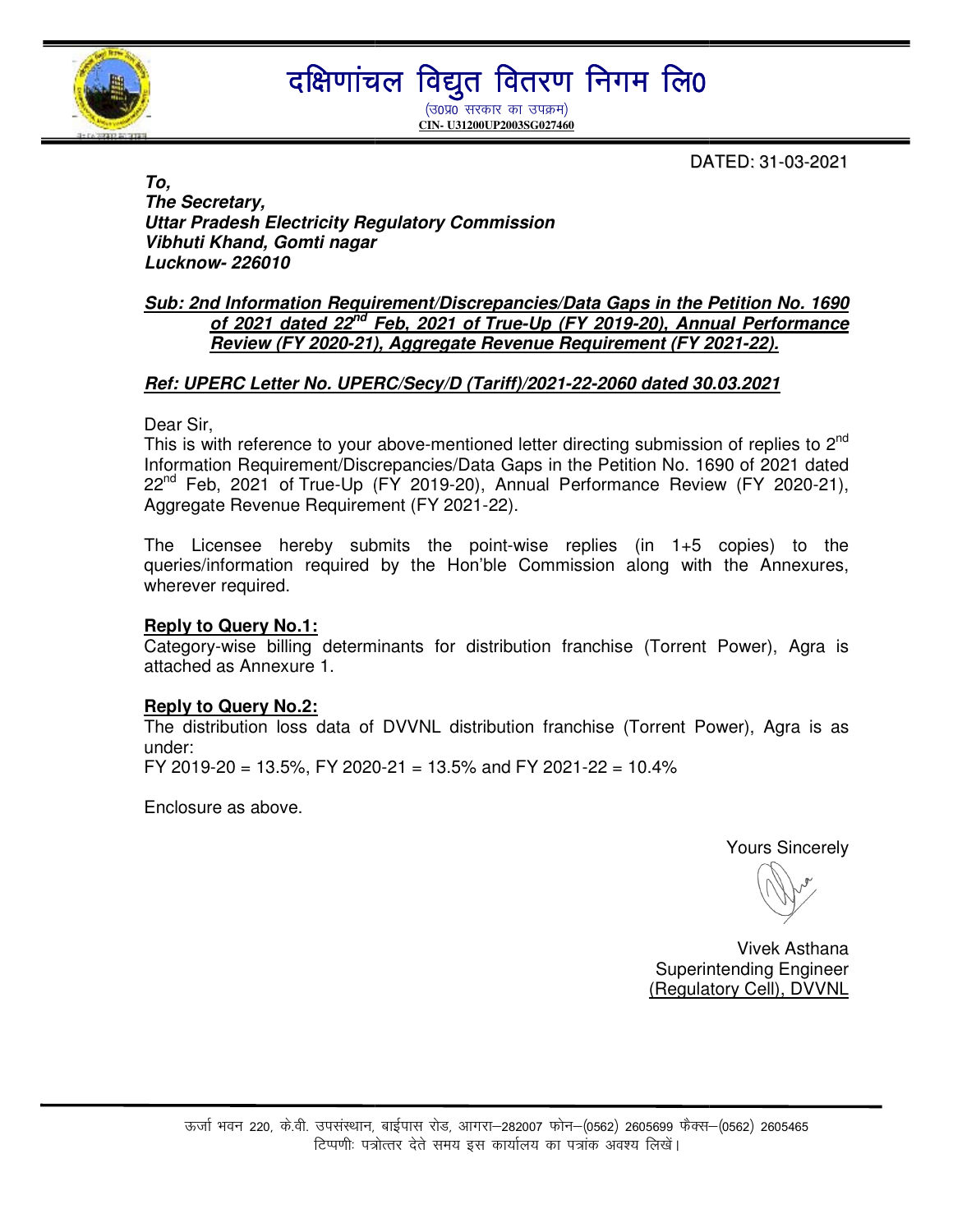### **ANNEXURE I**

|                                                            | <b>No. of Consumer</b> |                |                             |                           |                                |                               |                                                 |  |  |  |  |  |
|------------------------------------------------------------|------------------------|----------------|-----------------------------|---------------------------|--------------------------------|-------------------------------|-------------------------------------------------|--|--|--|--|--|
| <b>Category</b>                                            | FY 2018-<br>19         | FY 2019-<br>20 | % change FY20<br>w.r.t FY19 | FY 2020-21<br>(Estimated) | % change in FY21<br>w.r.t FY20 | FY 2021-<br>22<br>(Estimated) | % change in<br><b>FY22 w.r.t</b><br><b>FY21</b> |  |  |  |  |  |
| LMV-1 Domestic light fan & power                           | 376129                 | 391871         | 4.19%                       | 4,02,452                  | 2.70%                          | 4,11,630                      | 2.28%                                           |  |  |  |  |  |
| LMV-2-Non domestic light fan &<br>power                    | 59662                  | 61123          | 2.45%                       | 62,040                    | 1.50%                          | 62,854                        | 1.31%                                           |  |  |  |  |  |
| LMV-3 Public lamps                                         | 71                     | 78             | 9.86%                       | 81                        | 3.85%                          | 81.00                         | 0.00%                                           |  |  |  |  |  |
| LMV-4 Light, fan & power for<br>public/private institution | 2021                   | 2065           | 2.18%                       | 2,065                     | 0.00%                          | 2,080                         | 0.73%                                           |  |  |  |  |  |
| LMV-5 Private tube well/pumping<br>sets                    | 431                    | 449            | 4.18%                       | 467                       | 4.00%                          | 467                           | 0.00%                                           |  |  |  |  |  |
| LMV-6 Small & medium power upto<br>100 hp/75kw             | 7676                   | 8471           | 10.36%                      | 8,802                     | 3.91%                          | 9,213                         | 4.67%                                           |  |  |  |  |  |
| LMV-7 Public water works                                   | 1669                   | 1812           | 8.57%                       | 150                       | $-91.72%$                      | 150                           | 0.00%                                           |  |  |  |  |  |
| LMV-8 State tube wells & pumps<br>canal upto 100 hp        | 17                     | 18             | 5.88%                       | 19                        | 5.56%                          | 20                            | 5.26%                                           |  |  |  |  |  |
| LMV-9 Temporary supply                                     | 1375                   | 1308           | $-4.87%$                    | 1,200                     | $-8.26%$                       | 1,200                         | 0.00%                                           |  |  |  |  |  |
| LMV-10 Departmental employees                              | 2325                   | 2340           | 0.65%                       | 2,348                     | 0.34%                          | 2,356                         | 0.34%                                           |  |  |  |  |  |
| HV-1 Non industrial bulk load                              | 200                    | 211            | 5.50%                       | 220.00                    | 4.27%                          | 227.00                        | 3.18%                                           |  |  |  |  |  |
| HV-2 Large & heavy power above<br>100 bhp (75 kw)          | 253                    | 257            | 1.58%                       | 257                       | 0.00%                          | 258                           | 0.39%                                           |  |  |  |  |  |
| HV-3 Railway traction                                      | $\mathbf 0$            | $\mathbf 0$    | 0.00%                       | $\mathbf{0}$              | 0.00%                          | $\mathbf{0}$                  | 0.00%                                           |  |  |  |  |  |
| HV-4 Lift irrigation & p. canal above<br>100 bhp (75kw)    | 0                      | $\mathbf 0$    | 0.00%                       | $\theta$                  | 0.00%                          | $\theta$                      | 0.00%                                           |  |  |  |  |  |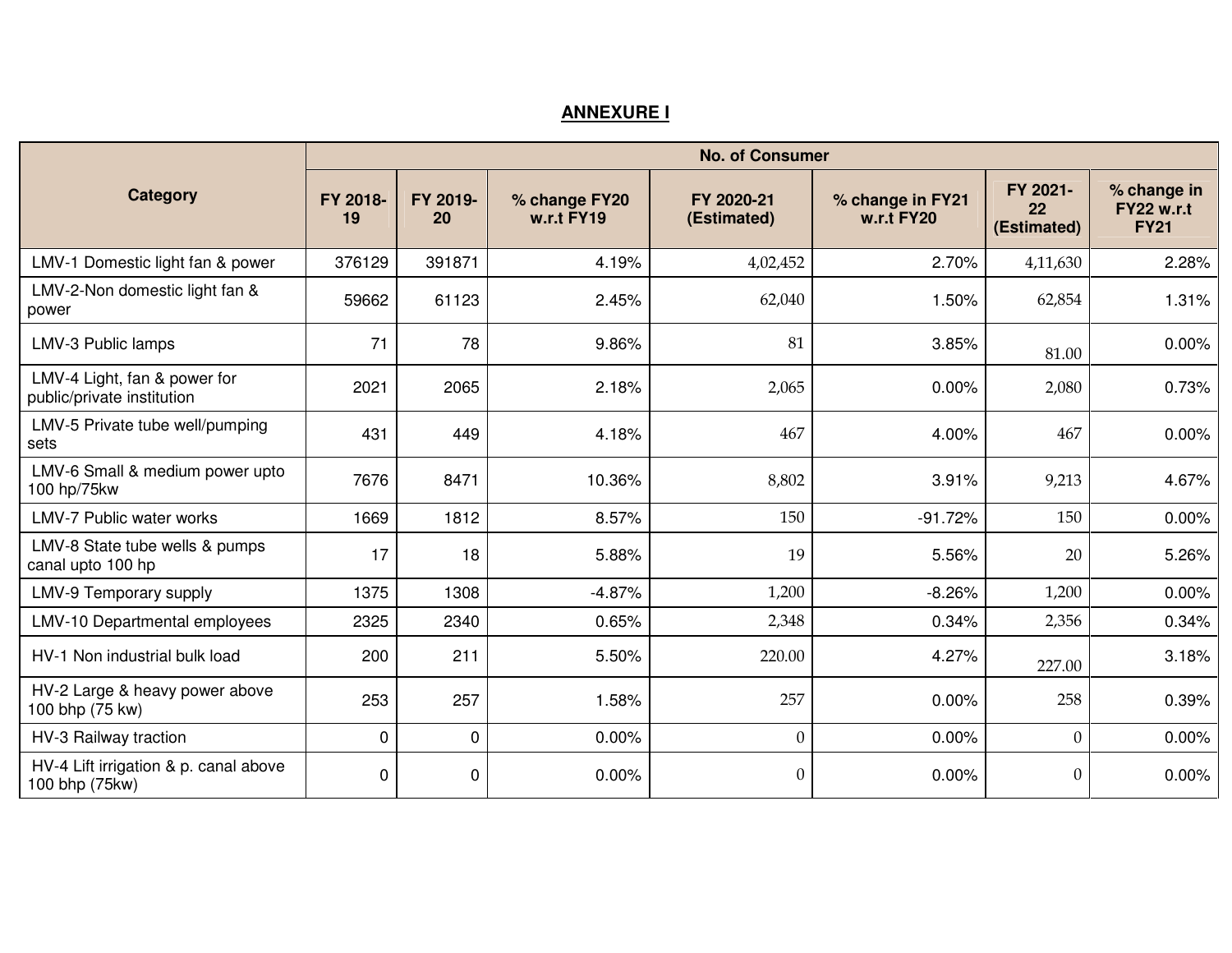| Bulk supply  |        |        | $0.00\%$    |          | $0.00\%$ |          | 0.00%           |
|--------------|--------|--------|-------------|----------|----------|----------|-----------------|
| <b>Total</b> | 451829 | 470003 | በ2%<br>т.∪∠ | 4,80,101 | 2.15%    | 1,90,536 | 170<br><i>.</i> |

|                                                                | Load (kW)        |                |                             |                           |                                       |                           |                                       |  |  |  |
|----------------------------------------------------------------|------------------|----------------|-----------------------------|---------------------------|---------------------------------------|---------------------------|---------------------------------------|--|--|--|
| Category                                                       | FY 2018-<br>19   | FY 2019-<br>20 | % change FY20<br>w.r.t FY19 | FY 2020-21<br>(Estimated) | % change in<br><b>FY21 w.r.t FY20</b> | FY 2021-22<br>(Estimated) | % change in<br><b>FY22 w.r.t FY21</b> |  |  |  |
| LMV-1 Domestic light fan & power                               | 715221           | 736371         | 2.96%                       | 7,36,371                  | 0.00%                                 | 7,36,371                  | 0.00%                                 |  |  |  |
| LMV-2-Non domestic light fan &<br>power                        | 162589           | 166606         | 2.47%                       | 1,66,606                  | 0.00%                                 | 1,66,606                  | 0.00%                                 |  |  |  |
| LMV-3 Public lamps                                             | 7017             | 7044           | 0.38%                       | 7,044                     | 0.00%                                 | 7,044                     | 0.00%                                 |  |  |  |
| LMV-4 Light, fan & power for<br>public/private institution     | 14975            | 15459          | 3.23%                       | 15,459                    | 0.00%                                 | 15,459                    | 0.00%                                 |  |  |  |
| LMV-5 Private tube well/pumping<br>sets                        | 3367             | 3500           | 3.95%                       | 3,500                     | 0.00%                                 | 3,500                     | 0.00%                                 |  |  |  |
| LMV-6 Small & medium power<br>upto $100$ hp/75 kw              | 76457            | 81345          | 6.39%                       | 81,345                    | 0.00%                                 | 81,345                    | 0.00%                                 |  |  |  |
| LMV-7 & LMV-8 Water Works,<br>State Tube Wells and Pump Canals | 11791            | 12208          | 3.53%                       | 12,208                    | 0.00%                                 | 12,208                    | 0.00%                                 |  |  |  |
| LMV-9 Temporary supply                                         | 4627             | 3790           | $-18.09%$                   | 3,790                     | 0.00%                                 | 3,790                     | 0.00%                                 |  |  |  |
| LMV-10 Departmental employees                                  | 4865             | 4934           | 1.42%                       | 4,934                     | 0.00%                                 | 4,934                     | 0.00%                                 |  |  |  |
| HV-1 Non industrial bulk load                                  | 58604            | 59285          | 1.16%                       | 59,285                    | 0.00%                                 | 59,285                    | 0.00%                                 |  |  |  |
| HV-2 Large & heavy power above<br>100 bhp (75 kw)              | 60670            | 63190          | 4.15%                       | 63,190                    | 0.00%                                 | 63,190                    | 0.00%                                 |  |  |  |
| HV-3 Railway traction                                          | $\boldsymbol{0}$ | $\mathbf{0}$   | 0.00%                       | $\theta$                  | 0.00%                                 | $\theta$                  | 0.00%                                 |  |  |  |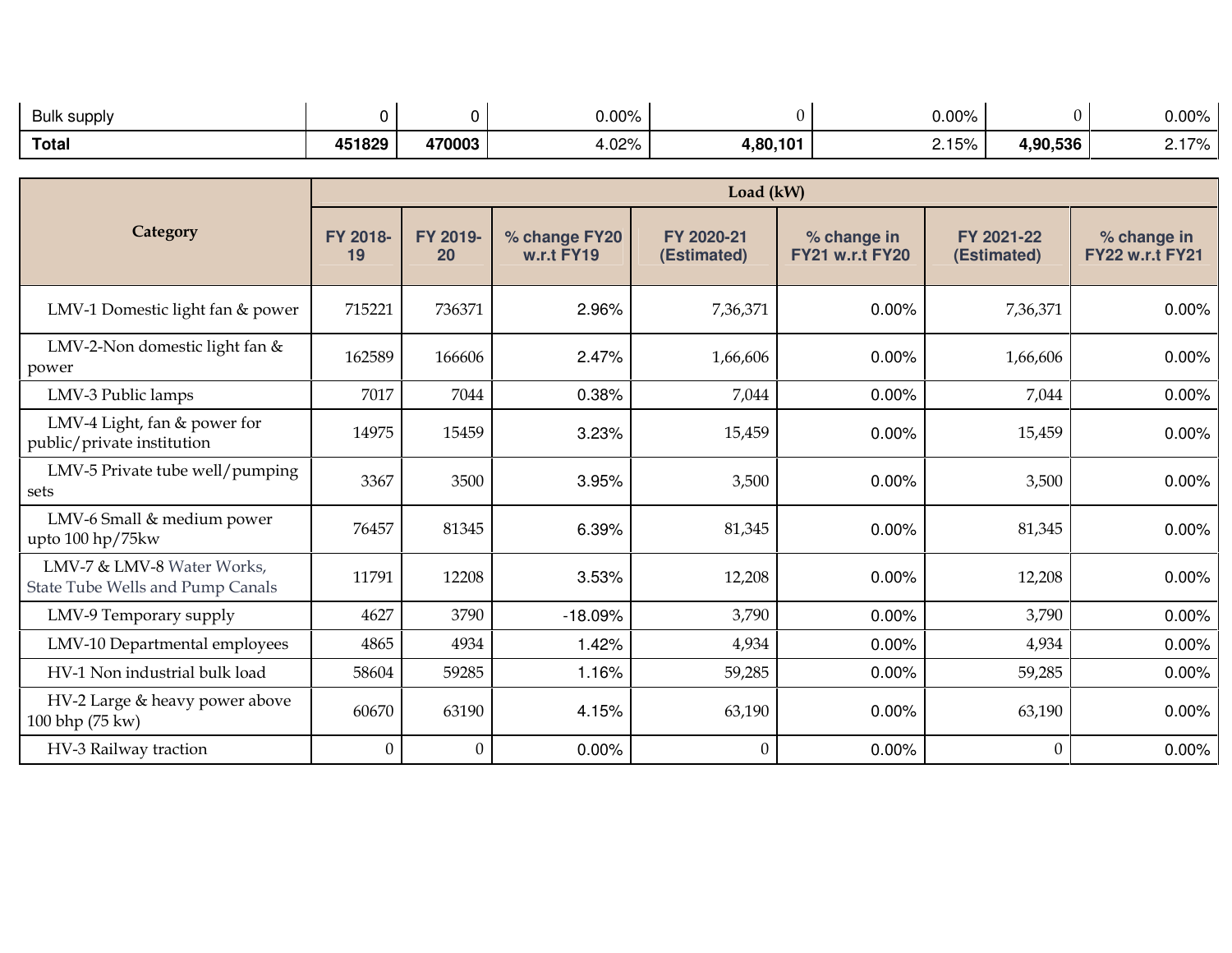| HV-4 Lift irrigation & p. canal<br>above 100 bhp (75kw) |         |         | $0.00\%$ |           | $0.00\%$ |           | $0.00\%$ |
|---------------------------------------------------------|---------|---------|----------|-----------|----------|-----------|----------|
| Extra state consumers                                   |         |         | $0.00\%$ |           | $0.00\%$ |           | $0.00\%$ |
| Bulk supply                                             |         |         | $0.00\%$ |           | $0.00\%$ |           | 0.00%    |
| <b>Total</b>                                            | 1120183 | 1153729 | 2.99%    | 11,53,729 | $0.00\%$ | 11,53,729 | 0.00%    |

|                                                                          | Sales (MUs)    |                      |                                              |                           |                                                 |                           |                                                 |  |  |  |  |
|--------------------------------------------------------------------------|----------------|----------------------|----------------------------------------------|---------------------------|-------------------------------------------------|---------------------------|-------------------------------------------------|--|--|--|--|
| Category                                                                 | FY 2018-<br>19 | <b>FY</b><br>2019-20 | % change<br><b>FY20 w.r.t</b><br><b>FY19</b> | FY 2020-21<br>(Estimated) | % change in<br><b>FY21 w.r.t</b><br><b>FY20</b> | FY 2021-22<br>(Estimated) | % change in<br><b>FY22 w.r.t</b><br><b>FY21</b> |  |  |  |  |
| LMV-1 Domestic light fan<br>& power                                      | 965.27         | 1,024.84             | 6.17%                                        | 1,037.72                  | 1.26%                                           | 1,090.65                  | 5.10%                                           |  |  |  |  |
| LMV-2-Non domestic<br>light fan & power                                  | 210.00         | 218.32               | 3.96%                                        | 157.19                    | $-28.00\%$                                      | 231.88                    | 47.51%                                          |  |  |  |  |
| LMV-3 Public lamps                                                       | 30.83          | 26.78                | $-13.11%$                                    | 26.70                     | $-0.33%$                                        | 23.27                     | $-12.84%$                                       |  |  |  |  |
| LMV-4 Light, fan & power<br>for public/private institution               | 29.29          | 29.69                | 1.37%                                        | 21.60                     | $-27.25%$                                       | 31.11                     | 44.03%                                          |  |  |  |  |
| LMV-5 Private tube<br>well/pumping sets                                  | 4.75           | 5.75                 | 21.05%                                       | 7.24                      | 25.96%                                          | 7.24                      | $0.00\%$                                        |  |  |  |  |
| LMV-6 Small & medium<br>power upto 100 hp/75kw                           | 107.10         | 111.06               | 3.70%                                        | 93.29                     | $-16.00\%$                                      | 112.08                    | 20.14%                                          |  |  |  |  |
| LMV-7 & LMV-8 Water<br>Works, State Tube Wells and<br><b>Pump Canals</b> | 24.58          | 27.66                | 12.53%                                       | 27.57                     | $-0.34%$                                        | 2.68                      | $-90.30\%$                                      |  |  |  |  |